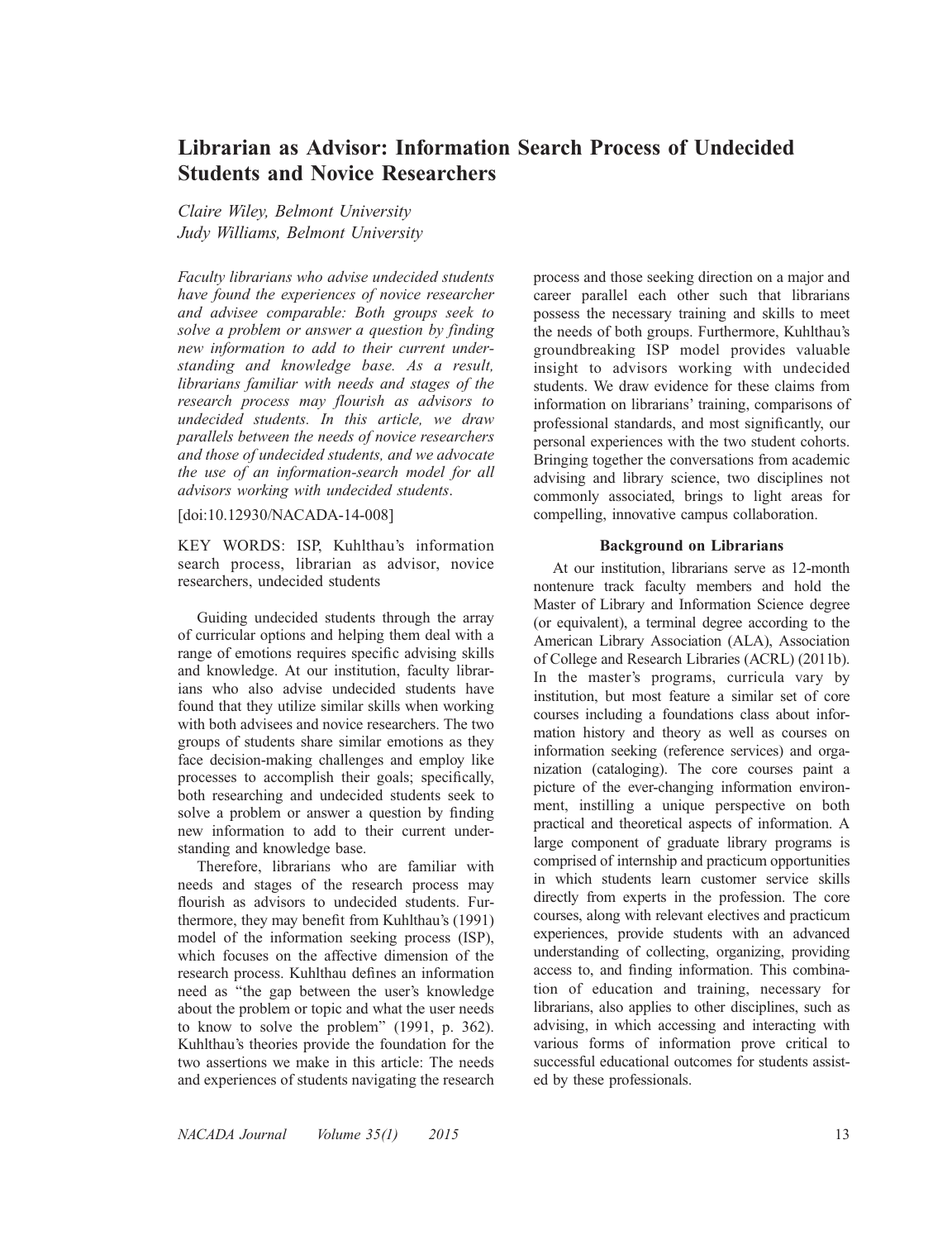As faculty members, librarians actively teach, engage in scholarship, and embrace service. However, until recently, at our university, they differed from classroom faculty colleagues in that they did not shoulder advising duties. In 2011 the advising structure was changed, and librarians were asked to take over advising of undeclared students, a task previously undertaken by a team of faculty members across the disciplines. Administration saw that librarians possess personalities and skill sets well suited to working with undeclared students, and that, as faculty members, librarians should share advising responsibilities. While not all librarians welcomed the additional duties, all agreed that their training and proficiencies naturally fit the role of an advisor.

# Librarian as Advisor

To set the stage for the discussion of librarian as advisor, we looked at both library and advising literature. Searches in customary library and education databases and Google Scholar for articles on librarians as academic advisors returned limited results, with even fewer focusing specifically on librarians as advisors to the population of undecided students. In a 1990 essay, Sisoian and Hall described a number of advantages to employing librarians to work with undecided students. First, as generalists, librarians possess familiarity with disciplines and curricula across multiple areas, but claim no stake in advocating for a particular major. This neutral stance proves helpful in presenting the spectrum of opportunities available to undecided students. Second, Sisoian and Hall noted that the addition of librarians to the advising pool relieves faculty member schedules so that more time is devoted to each decided and undecided advisee.

Studdard (2000) described his experience as a librarian advisor at Millersville University, where faculty members volunteer to advise undecided students. Studdard explained the skills and resources that academic librarians can use to aid students in their search for a major. He also reflected on the benefits the librarian can experience as an academic advisor, in particular ''the feeling of accomplishment that comes with helping a student choose a direction to take in his or her life and career'' (p. 781).

Young (2008) discussed the Council for the Advancement of Standards in Higher Education (CAS) for Academic Advising and ACRL Information Literacy Competency Standards for Higher Education. Using these national standards, Young drew parallels between academic advising and academic librarianship, pointing out the similar roles that advisor and librarian play in the development of a student. Kelleher and Laidlaw (2009) described participation in a first-year experience advising program at the University of St. Thomas. They established relationships with students that reaped benefits later when those same students needed research assistance and were comfortable interacting with someone they already knew and trusted. They also found that ''the librarian naturally falls into the role of advisor through experience in answering reference questions about all aspects of the university and long experience helping students bewildered by university life" (pp.  $161-162$ ).

Most recently, Flatley, Weber, Czerny, and Pham (2013) described their experience at Kutztown University of Pennsylvania, where librarians advise undecided students. While they do not correlate advising with reference services, these authors related advantages to working as academic advisors, outside of their roles as librarians, with undergraduates. Advising allows them to spend more face time with students, getting to know their challenges in adapting to college. In learning about general education and major program requirements, policies regarding schedule changes and financial aid, and campus software programs, the librarians gained new insights that added a dimension to their faculty status.

# Characteristics of Undecided Students and Novice Researchers

Undecided students and novice researchers share many of the same characteristics. Despite applicable generalizations often made about undecided students, each presents unique reasons for being undecided and differ in their levels of indecision. Gordon and Steele's (2003) 25-year longitudinal study of over 19,000 undecided students revealed that 22% were completely undecided, 31% were tentatively decided, and 43% had ''several ideas but were not ready to decide'' (p. 23).

In their qualitative study of advanced undecided college students, Hagstrom, Skovholt, and Rivers (1997) found that many undecided students expressed hopelessness, anxiety, and frustration. These emotions can become more or less intense as students seek clarity on a major. Two main factors influence the negative feelings: parents who ask about progress toward a decision and peers who seem to be confident about their career goals.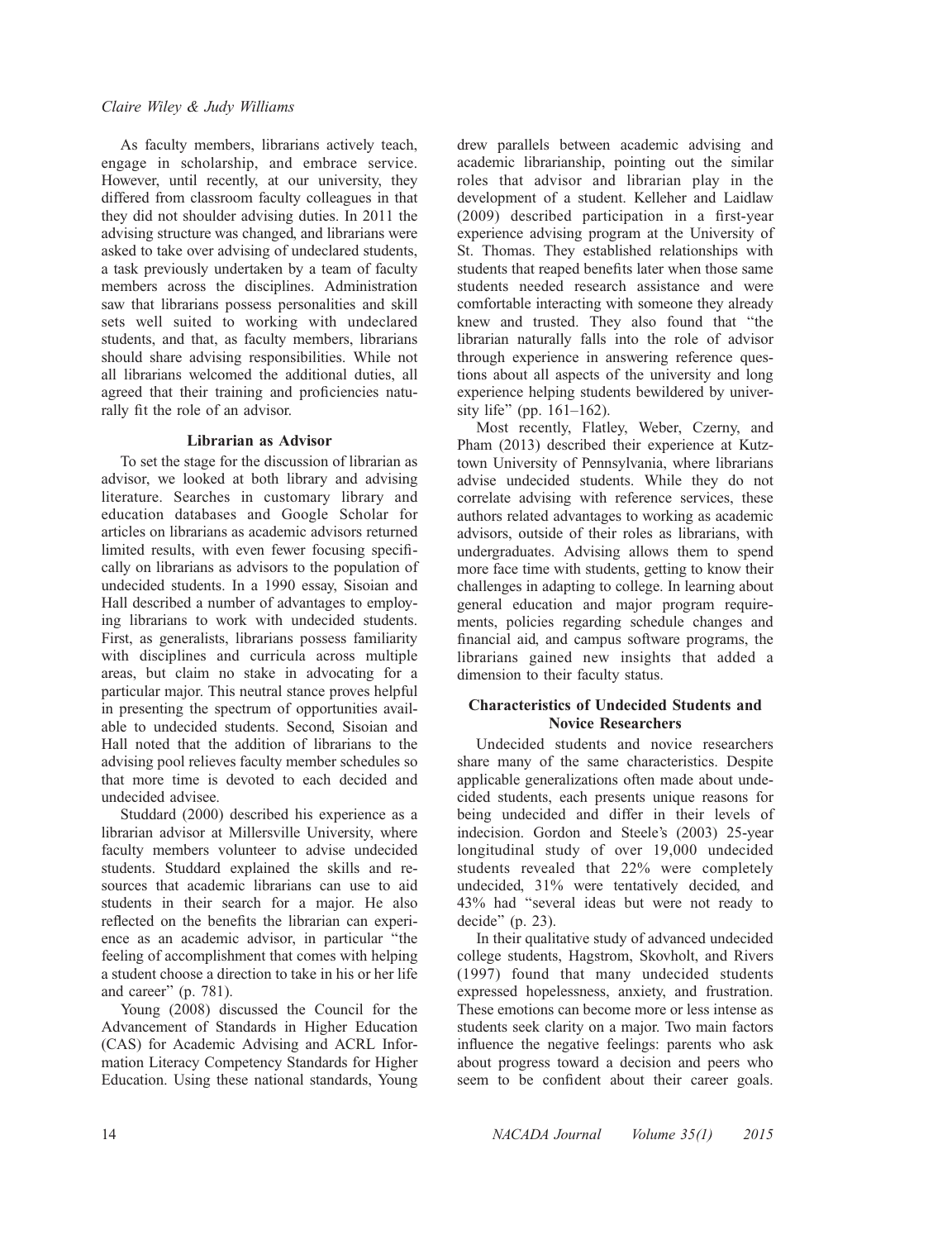Undecided students often feel embarrassment, selfdoubt, and inferiority as they consider the way they appear to others. However, indecision does not always carry a negative connotation. Undecided students may demonstrate intellectual curiosity and creativity (Gordon, 1984) because of their diverse interests that make choosing difficult. Students may see declaring a major as closing off options and do not want to limit access to opportunities (Hagstrom et al., 1997).

The literature concerning characteristics of novice researchers remains scant. However, Kuhlthau's studies provide details on the affective characteristics displayed as the person initiates the ISP (1991, 2008). Kuhlthau suggested that ''uncertainty and anxiety are an integral part of the process, particularly in the beginning stages'' (1991, p. 361). When first undertaking a research project, students may feel overwhelmed by the volume of information available to them and may not know where to begin. We have observed that the same bewilderment comes across undecided students at their first college orientation when they are introduced to numerous sources of information: class schedules, the university catalog, the general education requirements, and their own course audits. Comprehending these tools, which they had not previously encountered, seems a daunting task.

However, rather than cause anxiety, the information overload may excite creative students with multiple interests; their challenge is choosing only a few paths to explore rather than not knowing where to start. As students progress through their first semester, they are exposed to various courses, disciplines, and types of research assignments. Such experiences help to develop confidence in their abilities to make decisions about their own personal research capabilities and choices of majors.

The significance of relationships between librarian and researcher as well as those between advisor and advisee becomes clear as many students need assistance improving decisionmaking skills. However, some fail to seek help from faculty members, relying instead on friends and relatives. When conversing with undecided students and novice researchers, advisors who purposefully engage in the advisee–advisor relationship influence the learning outcomes and decision-making process. Because of the importance of relationship building, Crookston's (1972/ 1994/2009) description of developmental, rather than prescriptive, advising applies to both advising and researching scenarios. According to the

developmental relationship model of advising, both parties can take on the role of teacher as they ''engage in a series of developmental tasks, the successful completion of which results in varying degrees of learning'' (Crookston, 2009, p. 79). Through this framework, the librarian can learn from the novice researcher just as an advisor can learn from an advisee. In both advising and researching situations, the librarian advisor wisely acknowledges that ''the student's potentialities for growth are yet to be discovered'' and that the resulting goals for her or him ''must be selfcommitted rather than imposed by others'' (Crookston, 2009, p. 79). With these principles in mind, librarian advisors recognize that persistence supplies a key element in successful advising and research processes, particularly amid the natural confusion and indecision of the student, and ultimately results in positive personal growth.

## The Information Search Process

Studies that address student advising often illustrate decision-making models and the stages of the advising session. Steele (2003) summarized and compared four different decision-making models (by Gordon, Schein and Laff, Beck, and Bertram). The common characteristics of the models included the importance of trust between parties, advisor awareness of students' cognitive and affective domains, and the need for advisors to take a holistic approach not limited to academic concerns (p. 14). Library literature does not focus on decision-making models, but rather on information-seeking behaviors. While decision making and information seeking do not reflect the same goals, the processes remain comparable, and both contribute essential elements to a student's overall development.

Kuhlthau's (1991, 2008) ISP model remains one of the most frequently cited works in library and information science. A series of five studies looking at researchers in information-seeking situations brought to light the gaps between the ways they sought information and the typical organization of it (Kuhlthau, 1991, p. 361). The ISP is based on the premise that the individual gathers data from various sources, both formal and informal, and that this information is assimilated with prior knowledge, allowing the researcher to ultimately develop a critical understanding. The six stages in the ISP are defined by initiation, selection, exploration, formulation, collection, and presentation. Each stage relates to a particular task in which the researcher exhibits different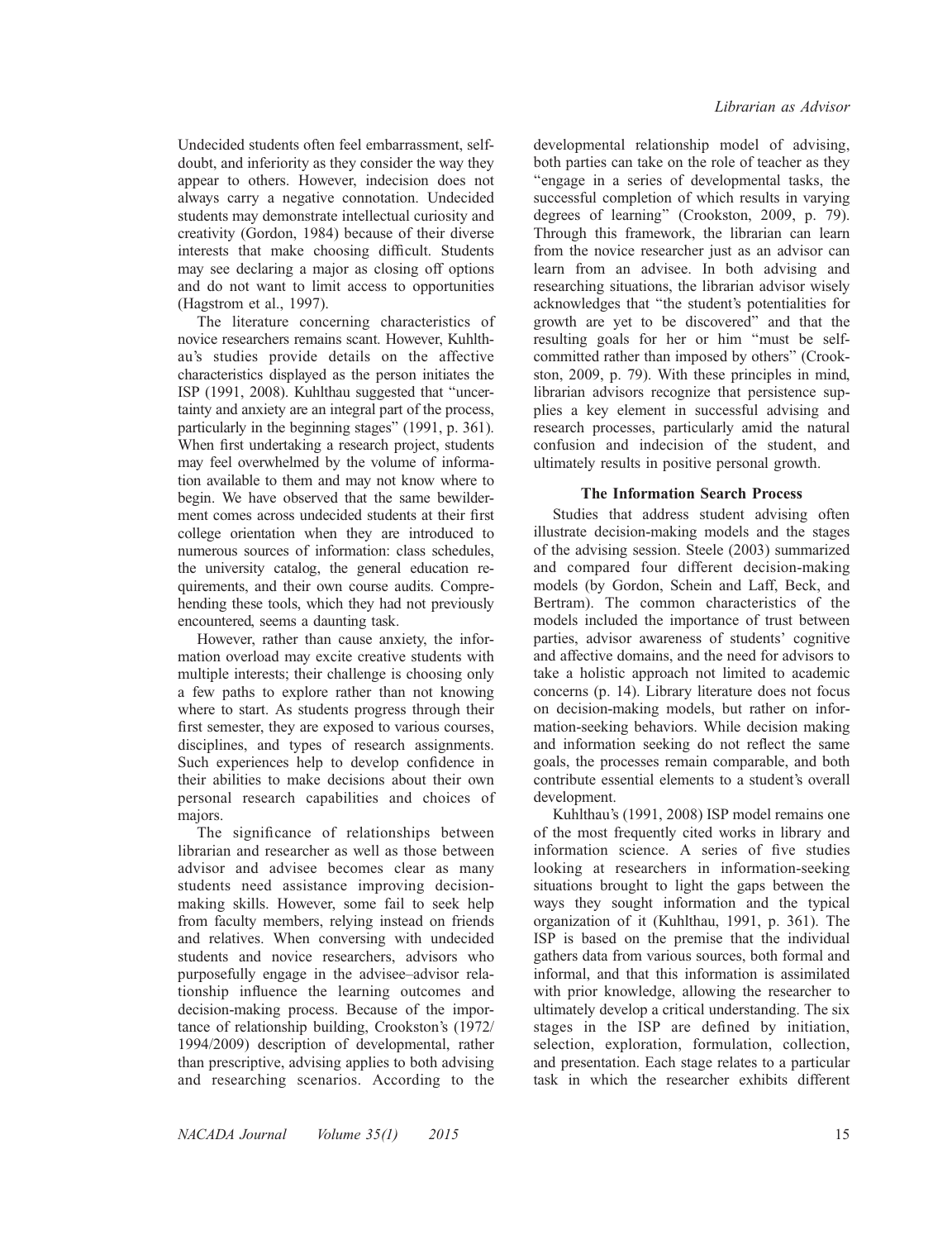| <b>Stage</b> | <b>Description</b>                                                                                                                                      |
|--------------|---------------------------------------------------------------------------------------------------------------------------------------------------------|
| Initiation   | A lack of knowledge or understanding leads to feelings of uncertainty and apprehension.                                                                 |
| Selection    | A general area, topic, or problem is identified and initial uncertainty gives way to<br>optimism and readiness to begin the search.                     |
| Exploration  | Inconsistent, incompatible information is encountered, and uncertainty, confusion, and<br>doubt frequently increase such that confidence wanes.         |
| Formulation  | As a focused perspective is formed, uncertainty diminishes and confidence increases.                                                                    |
| Collection   | Pertinent information is gathered and uncertainty subsides as interest and involvement<br>deepen.                                                       |
| Presentation | The process is completed and a new understanding can be demonstrated through<br>explanations and applications of the knowledge acquired in the process. |

Table 1. Summary of Kuhlthau's information search process

Note. Kuhlthau (1991, pp. 366–368)

characteristics. The basic affective, cognitive, and physical components experienced in each stage, as identified by Kuhlthau (1991, 2008), are displayed in Table 1.

While advising undecided students and assisting novice researchers, we realized that the information needs for these groups differ, but the process of meeting the needs shows similarities. Both student groups not only seek new information, but also want to construct meaning from that information (Kuhlthau, 2008). Not all students who seek research assistance function at the same ISP stage, just as not all undecided students demonstrate the same level of indecision. Therefore, determining the ISP stage when advising or assisting with research constitutes an important first step. As Gordon and Steele (2003) explained:

It is important, therefore, for advisors to determine the level of indecision each student is experiencing, focus on the amount and type of information he or she requires, and support that student as he or she engages in the decision-making process. Helping the students themselves understand where they are in the decision-making process, and what they need in order to advance to the next step can reassure them that a positive and satisfying result is possible. (pp. 30–31)

#### Initiation

In the first stage of the ISP, initiation, information seekers may show apprehension about the research process because they do not know how or where to begin their search (Kuhlthau, 1991, 2008). Librarians who assist novice researchers try to determine the types of information needed. Questions that elicit students' interest in the topic, motives for researching it, and arguments the students want to make will provide the librarian with clues about the best resources to suggest. Similarly, students undecided about their future career paths will exhibit anxiety on several levels: uncertainty about planning a schedule, unease with peers who have already declared major courses of study, and fear of falling behind and not graduating from college at the projected time.

At this point in the process, librarian advisors can implement the ISP model (Kuhlthau, 1991, 2008). They may ask students about their favorite high school subjects or the reasons they gravitate toward certain classes. Gordon and Steele (2003) also recommended discussing majors students are not considering and the reasons they do not wish to pursue them. The student response helps the advisor suggest potential courses for a student's first semester. As Gordon and Steele (2003) concluded, ''Exploration through course work is perhaps the most basic and important advising tool'' (p. 30).

## Selection

In the second ISP stage (Kuhlthau, 1991, 2008), selection, researchers identify general topics for further investigation. Their optimism may grow as librarians help them to determine the plausibility of various options. As academic advisors, librarians can explain to advisees that general education courses count toward graduation requirements and allow them to explore their interests, thus reassuring advisees that they are not wasting time, money, or opportunity by taking non-major classes. Librarian advisors can further show the ways various general educational components fit into the overall educational plan such that students keep options open while making progress toward a decision. Advisees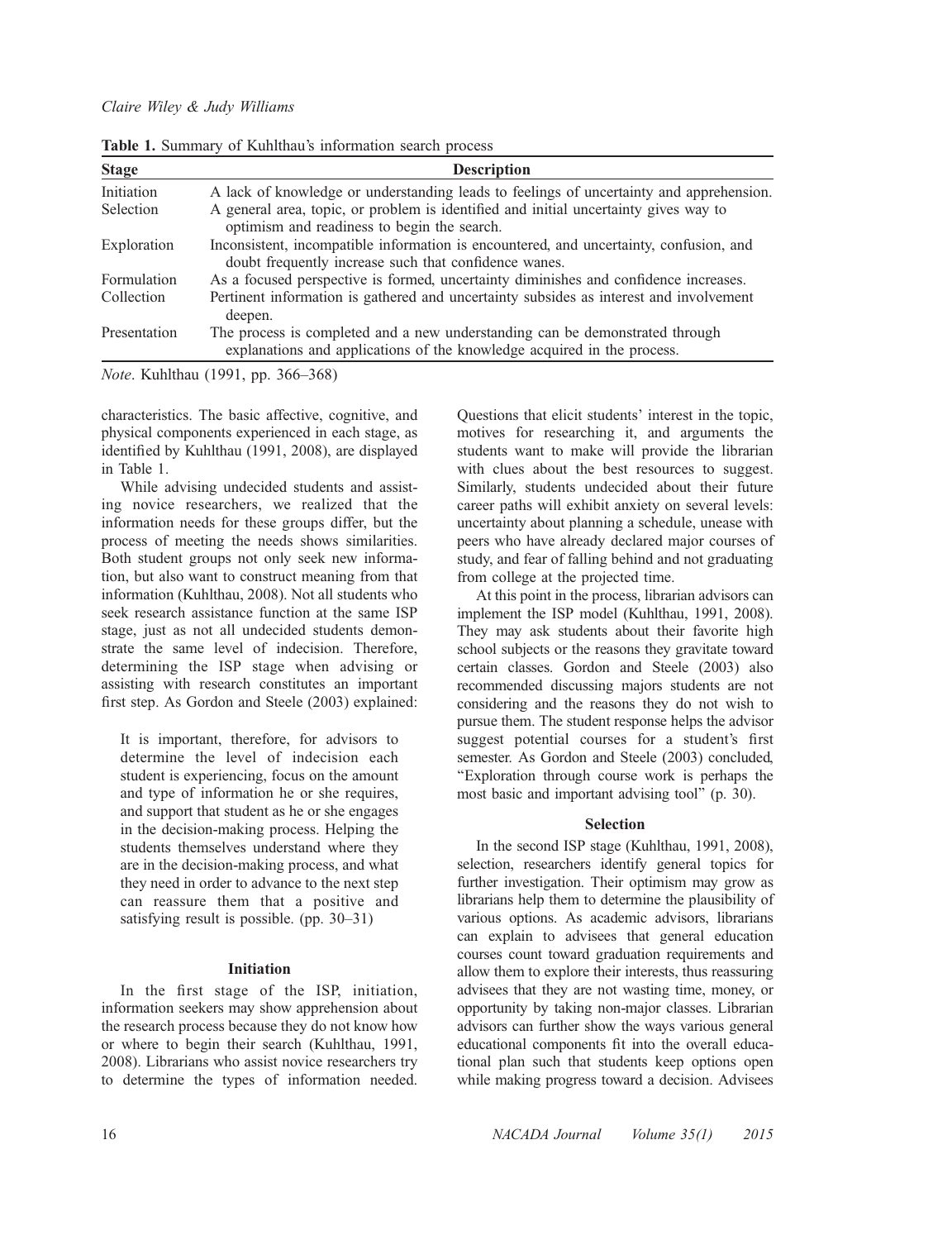facing inquiring parents and confident peers may take particular comfort in this explanation.

#### Exploration

In the third stage of the ISP model (Kuhlthau, 1991, 2008), exploration, researchers look at resources from which to gather relevant information for selected topics, causing some to return to an apprehensive and confused state because the volume of information available often appears overwhelming. In fact, as Kuhlthau (2008) observed, ''New information actually increases uncertainty'' (p. 68). Furthermore, the new information may not comport with previously held views or opinions, and thus may seem threatening to long held beliefs (Kuhlthau, 1991, 2008). Librarians can show researchers ways to narrow a search or a topic as well as encourage them to read a fair amount to acquire a solid understanding of the topic.

Undecided students, like novice researchers, experience a reemergence of confusion after gaining new knowledge, and as with the researchers, this disequilibrium signifies positive growth. According to Tinto (1993),

Movements from varying degrees of certainty to uncertainty and back again may in fact be quite characteristic of the longitudinal process of goal clarification which occurs during the college years. Not only should we not be surprised by such movements, we should expect, indeed hope, that they occur. (p. 41)

The librarian and advisor provide expertise and reassure researchers and advisees that their feelings of uncertainty do not signal failure or backsliding, but reflect a natural part of the growth process (Kuhlthau, 2008).

Even advisees willing to explore their general education courses may feel flustered for several reasons. Those with multiple areas of interest may struggle identifying introductory courses, narrowing down their choices, and fitting them into the first semester schedule. Conversely, others may be unable to articulate even one area of interest and become overwhelmed by the choices available to them. Librarian advisors possess training that makes them uniquely capable of leading students in one direction.

Students unconvinced of the usefulness of introductory courses may express discouragement when their first-semester choices do not immediately spark an interest in a major. As they interact

with peers who have declared majors, students may reexperience apprehension, and as a result, some seek premature closure, rushing into the choice of major to conform to their peer group; some of these will change their major later in their college career.

Kuhlthau (1991) noted this tendency to premature choice in the novice researcher as well. We have observed that student researchers often accept the first few sources they find and declare their research completed rather than evaluating those sources and continuing to search for more relevant and appropriate ones.

#### Formulation

At the fourth stage of the ISP (Kuhlthau, 1991, 2008), formulation, researchers typically begin to appreciate the process and select specific ideas and themes to form a focus that will gradually evolve. As they see progress in their research, they will become more confident in their informationseeking abilities (Kuhlthau, 1991, 2008). Likewise, as undecided students begin to identify courses and areas of study that appeal to them, they gradually weave these together into a choice of major and thus gain confidence and believe in their ability to persist in college. At this stage, librarian advisors will monitor students' choices to ensure they select courses that meet graduation requirements while preparing a course of study.

#### Collection

The fifth stage of the ISP (Kuhlthau, 1991, 2008), collection, characterizes the weightiest part of the research project. With a clear direction, information seekers can select appropriate sources, perhaps discarding some initial data that no longer relate to the focus. They grow increasingly clear about their needs and ability to locate information, and they typically will discuss their research projects with librarians (Kuhlthau, 1991).

Undecided students at a similar point in their progress toward declaring a major also can articulate their interests in specific studies and disciplines of interest. At this point at our institution, librarian advisors direct students to appropriate campus resources, such as department chairs, faculty members, and departmental admissions staff who can provide specific information about the requirements of the major and the application process for entering the department.

#### Presentation

In the final stage of the ISP (Kuhlthau, 1991, 2008), presentation, students show relief that they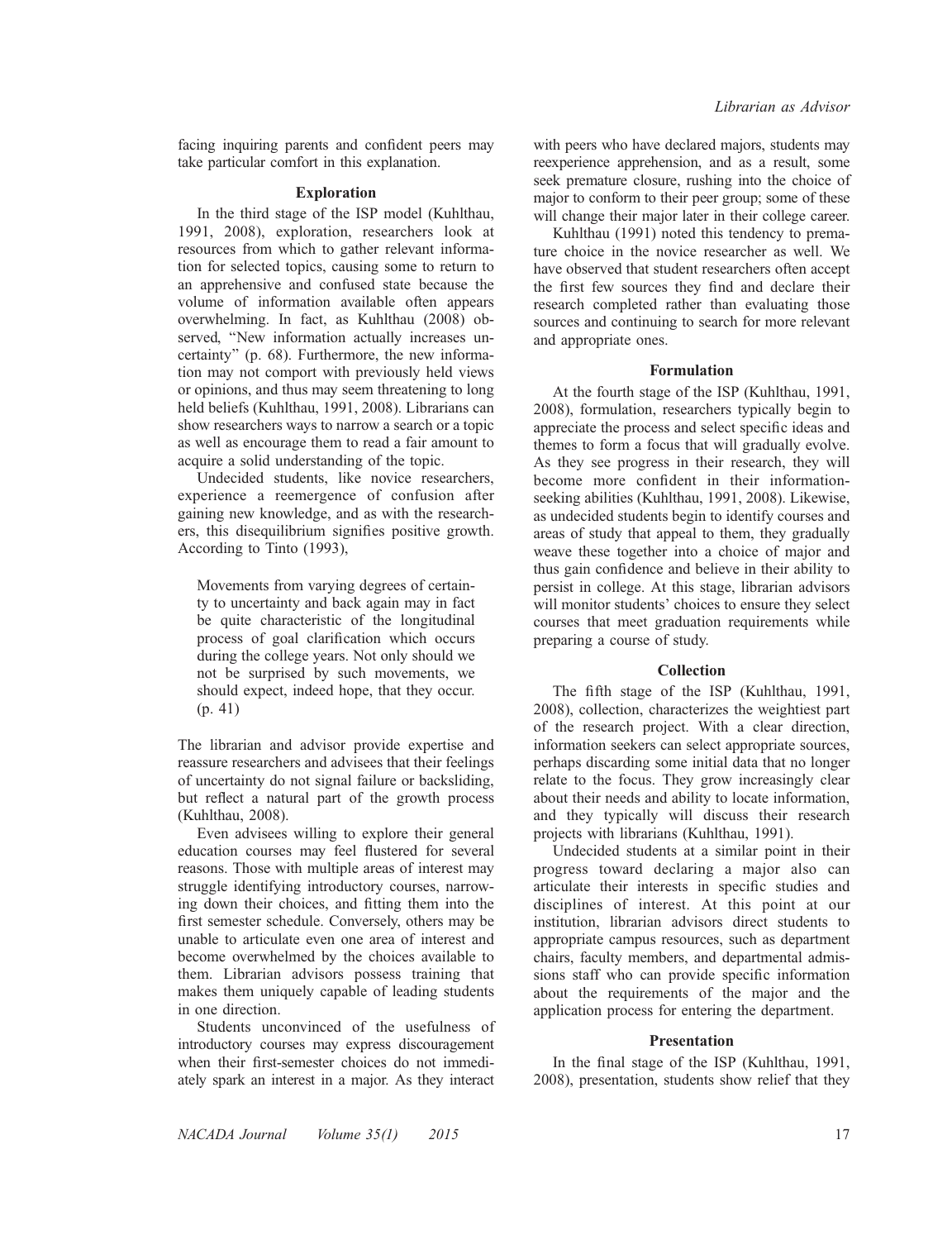have concluded the information-seeking process. They have assimilated new information into their existing bank of knowledge and can apply it to current and future projects (Kuhlthau, 1991, 2008).

For undecided students, the final stage culminates in the declaration of a major. Using the knowledge and experience gained in exploratory courses, students can confidently pursue their programs of study for the remainder of their academic careers. At our institution, the students go to new academic advisors who guide them in the specifics of the major requirements and prepare them to graduate.

# Reference and Advising Interviews

Familiarity with the ISP (Kuhlthau, 1991, 2008) can foster meaningful advising and reference experiences. Librarians who provide assistance from the reference desk have been prepared specifically for such interactions. As graduate students, they have been trained to conduct the reference interview, characterized by a conversation between the librarian and the patron, whether in a public, academic, or other type of library. Brown (2008) stated, ''Conducting a reference interview is the most important work a reference librarian does, because this enables the librarian to match the patron's question to a relevant and useful source" ( $\sqrt{\frac{5}{1}}$ ). Just as librarians match information needs to appropriate data sources, so advisors match student interests and program requirements to relevant courses. The librarian renders competent advice in both environments.

Library patrons do not always (or usually) ask the question they want or need answered (Knoer, 2011). For example, by asking the location of psychology books, a student does not necessarily need a simple call number or library map. The librarian will direct the student to the psychology books, but will continue with a question such as ''Are you looking for something specific?'' The answer to that question can point in a number of different directions: The student may need a specific title, at which time the librarian can teach the student to use the library's catalog; the professor may have told the student to ''go to the psychology section,'' knowing the librarian familiar with the class can guide the student to the sources needed to complete the annually given assignment; the student may be writing a paper on a psychology topic and thinks that browsing the psychology books is the best way to begin. In all these scenarios, the response from the student informs the next step in the conversation. Librarians typically elicit information that allows them to answer the underlying and obvious questions of students. The interview helps students define the information needed, and the librarian's instruction on locating and accessing the information naturally and efficiently follows.

Undeclared students may demonstrate vagueness in their mind-sets similar to that of the inquiring researcher; that is, they may be thinking about one or several particular majors and seek the location of information regarding each one or need to start a search with no predetermined focus. As with novice researchers, librarian advisors use the interview to encourage students to think specifically about general subjects such as the reason they find a subject interesting or unsatisfying and those in which they feel competent or not. As the interview progresses, librarians may ask questions about students' learning preferences, such as early morning or late afternoon classes and whether they feel confident about their level of self-discipline to take online courses. They encourage students to talk about their visions for a career and help them identify courses that will educate them in those areas of interest and provide them with new information, interesting content, and a resource in the course instructor who can speak to their interest in the field.

Just as they understand the catalog, databases, and other library resources, librarians also know the ways to appropriately meet each information need. As advisors, they prepare themselves with knowledge of the course catalog, class offerings for the semester, general education and program requirements, and online registration systems to guide students to appropriate and applicable choices. Whisner (2001) said that a reference interview calls for ''a mix of skill, tact, intuition, and art'' (p. 727). Advisors must demonstrate the same competencies.

The invocation of multiple skills and nuanced understanding may prove especially important with undecided students. Galilee-Belfer (2012) described undeclared students as needing more than schedule planning guidance. These students may not sufficiently understand college life in general, specifically the need to take ownership of one's course of study, apply self-discipline to succeed academically, and determine ways a major fits into one's future. Undecided students express differing levels of awareness about the multiple aspects of determining a major, not unlike novice researchers who may not have experienced the circuitous nature of scholarship. The outcomes do not emerge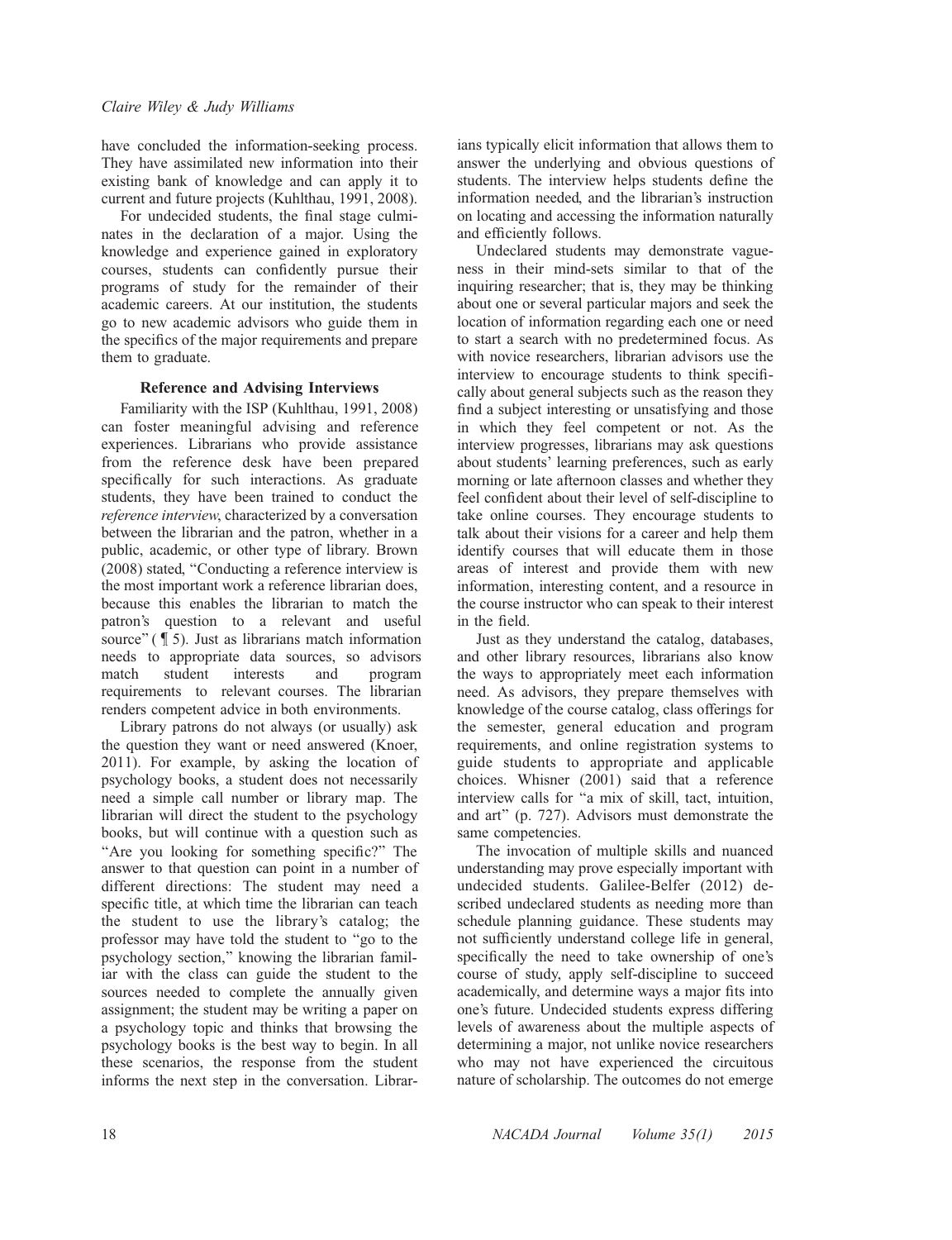from filling in blanks on a questionnaire, and librarians experienced with research guidance not only recognize these stages of student unpreparedness, they use the same skills as other academic advisors to educate students about options and decision making.

The library literature on interviewing frequently discusses rapport, approachability, and nonverbal cues between the reference librarian and patron. Students may not feel comfortable asking for help. Therefore, librarians must present a welcoming and friendly appearance, listen actively to patrons, and elicit specific information through questioning (Knoer, 2011). Although the content of an interview at the reference desk differs contextually from an advising interaction, the listening and questioning techniques remain the same. Undecided students, in particular, need advisors with whom they feel comfortable and will contact when the need arises.

# Professional Guidelines

The interview processes in both advising and reference library scenarios are rooted in professional guidelines. NACADA: The Global Community for Academic Advising (2005) provides the Statement of Core Values of Academic Advising, which every advisor should embrace. The ALA also features guidelines and competencies, developed by the Reference and User Services Association (RUSA): Guidelines for Behavioral Performance of Reference and Information Service Providers (2013) and Professional Competencies for Reference and User Services Librarians (RUSA Task Force on Professional Competencies, 2003). The values and guidelines of advisors and librarians correlate in many ways.

NACADA stresses the provision of accurate and timely information and encourages effective communication between advisor and advisee. ALA guidelines note the importance of timely responses to requests for information and list effective listening and questioning skills as one of the five core guidelines for behavioral performance. Advising plays a role in a student's successful transition from high school to college (Bigger, 2005), and those in the academic library profession place much emphasis on transitioning students' research and writing skills from the high school to the college level. Advisors are required to offer encouragement, show respect, and provide assistance; these qualities comprise the first RUSA guideline: approachability.

Advisors involve others in the advising process when necessary and appropriate (NACADA, 2005). Similarly, within the research environment, generalist librarians refer students to subject specialists for in-depth research needs. Librarians comprise a natural part of the campus-wide network. They interact frequently with other faculty members and administrators as they deliver instruction, serve on campus committees, and participate in university governance. They are accustomed to working with the faculty in designing research assignments, and while assisting students in the library, they contact instructors for clarification of student research requirements.

Librarians and advisors alike support and promote their institutions' missions (ALA, 2011a; NACADA, 2005). In fact, the library exists primarily to support the mission of the parent institution. Therefore, librarians serve outside of the library in numerous roles, taking part in campus and community activities and establishing connections with students while increasing the library's visibility. Students who meet librarians as academic advisors encounter a nonthreatening experience that will prompt them to seek out those same librarian advisors when they need research assistance.

Finally, librarians are trained to help students cope with information overload, which characterizes the modern university with the wealth of information resources available both within and outside the library environment. Skilled in calming frustrated students, helping them navigate the sea of information, encouraging them to focus on specific aspects of research topics, and engaging with them as interested collaborators in their studies, librarians demonstrate the competencies applicable to guiding undecided students through the maze of course planning and scheduling.

# Advisor as Librarian

Librarians at our institution have been advising since 2011. The first cohort of undecided students advised by librarians has not yet graduated; however, preliminary data indicate promising trends for retention and timely selection of majors. We plan to gather additional data to explore the impact of librarians as advisors beyond the anecdotal evidence we have collected to date. Although our role as advisors is still fairly new, we have learned many lessons that could benefit others who advise undeclared students: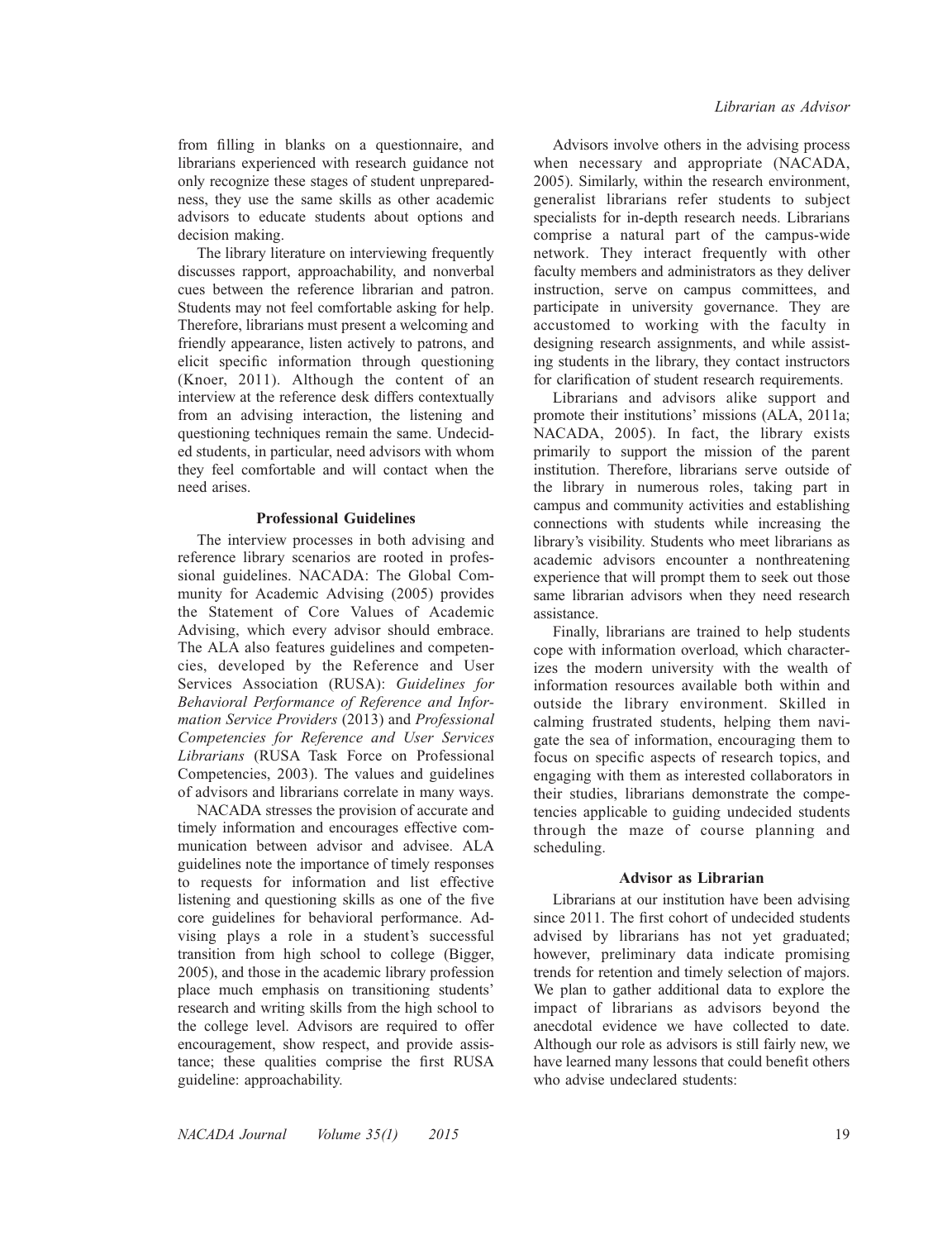- Students can feel overwhelmed with too much information, and therefore, advisors should initially present a few of the best options for advisee consideration.
- $\bullet$  Students must ultimately take responsibility for moving through the ISP (Kuhlthau, 1991, 2008) while the librarian advisor supports and guides them both in the research and advising processes.
- Librarians with training in the organization of information from a user's perspective should use these skills to design advising materials that help undecided students organize their own thoughts and choices, give them a clear picture of their potential schedules, and present an optimal strategy for the registration process.
- During summer freshman orientation, advising sessions held in the library familiarize undecided students with their advisors' office locations and the library in general; this knowledge serves them well when they return to campus in the fall.
- Students need specific information at key points in the process, and those taking their initial steps typically cannot process information needed at advanced steps; likewise, undecided students do not typically need information in early advising sessions that they will need two years after they have declared a major.

Of course, librarian advisors need more than tips to implement the ISP (Kuhlthau, 1991, 2008) for undeclared students. To make an impact, they need to demonstrate and encourage motivation and interest.

# Summary

Typically unassociated, the two fields of academic advising and library science could benefit from drawing on the theories and best practices of the other. The characteristics, information needs, and information-seeking behaviors of novice researchers and undecided students show many similarities. The six stages of the ISP (Kuhlthau, 1991, 2008) can serve as a new model for advising undecided students. Librarians familiar with Kuhlthau's ISP and the needs of novice researchers can naturally work with undecided students. We hope that, by making this comparison and providing insight from library-related literature and our own experiences, advisors of undecided

students can add to their skills in guiding students toward their future majors.

# References

- American Library Association, Association of College and Research Libraries. (2011a). Standards for libraries in higher education. Retrieved from [http://www.ala.org/acrl/](http://www.ala.org/acrl/standards/standardslibraries) standards/standardslibraries
- American Library Association, Association of College and Research Libraries. (2011b). Statement on the terminal professional degree for academic librarians. Retrieved from [http://](http://www.ala.org/acrl/standards/statementterminal) www.ala.org/acrl/standards/statementterminal
- American Library Association, Reference and User Services Association. (2013). Guidelines for behavioral performance of reference and information service providers. Retrieved from [http://www.ala.org/rusa/resources/guidelines/](http://www.ala.org/rusa/resources/guidelines/guidelinesbehavioral) guidelinesbehavioral
- American Library Association, Reference and User Services Association Task Force on Professional Competencies. (2003). Professional competencies for reference and user services librarians. Retrieved from [http://www.ala.org/](http://www.ala.org/rusa/resources/guidelines/professional) rusa/resources/guidelines/professional
- Bigger, J. J. (2005). Improving the odds for freshman success. Retrieved from [http://www.](http://www.nacada.ksu.edu/Resources/Clearinghouse/View-Articles/Advising-first-year-students.aspx) nacada.ksu.edu/Resources/Clearinghouse/ View-Articles/Advising-first-year-students. aspx
- Brown, S. W. (2008). The reference interview: Theories and practice. Library Philosophy and Practice (e-journal). Retrieved from [http://](http://digitalcommons.unl.edu/libphilprac/164/) digitalcommons.unl.edu/libphilprac/164
- Crookston, B. B. (2009). A developmental view of academic advising as teaching. NACADA Journal, 29(1), 78–82. (Reprinted from Journal of College Student Personnel, 13, 1972, pp. 12–17; NACADA Journal, 14[2], 1994, pp. 5–9)
- Flatley, R., Weber, M. A., Czerny, S., & Pham, S. (2013). Librarians and mandatory academic advising at a mid-sized public university: A case study. The Journal of Academic Librarianship, 39, 582–587. Retrieved from [http://](http://dx.doi.org/10.1016/j.acalib.2013.01.006) dx.doi.org/10.1016/j.acalib.2013.01.006
- Galilee-Belfer, M. (2012). Using the ''developing competency'' vector to prepare students for competent academic major exploration. About Campus, 17(3), 23–27. doi: 10.1002/abc. 21083